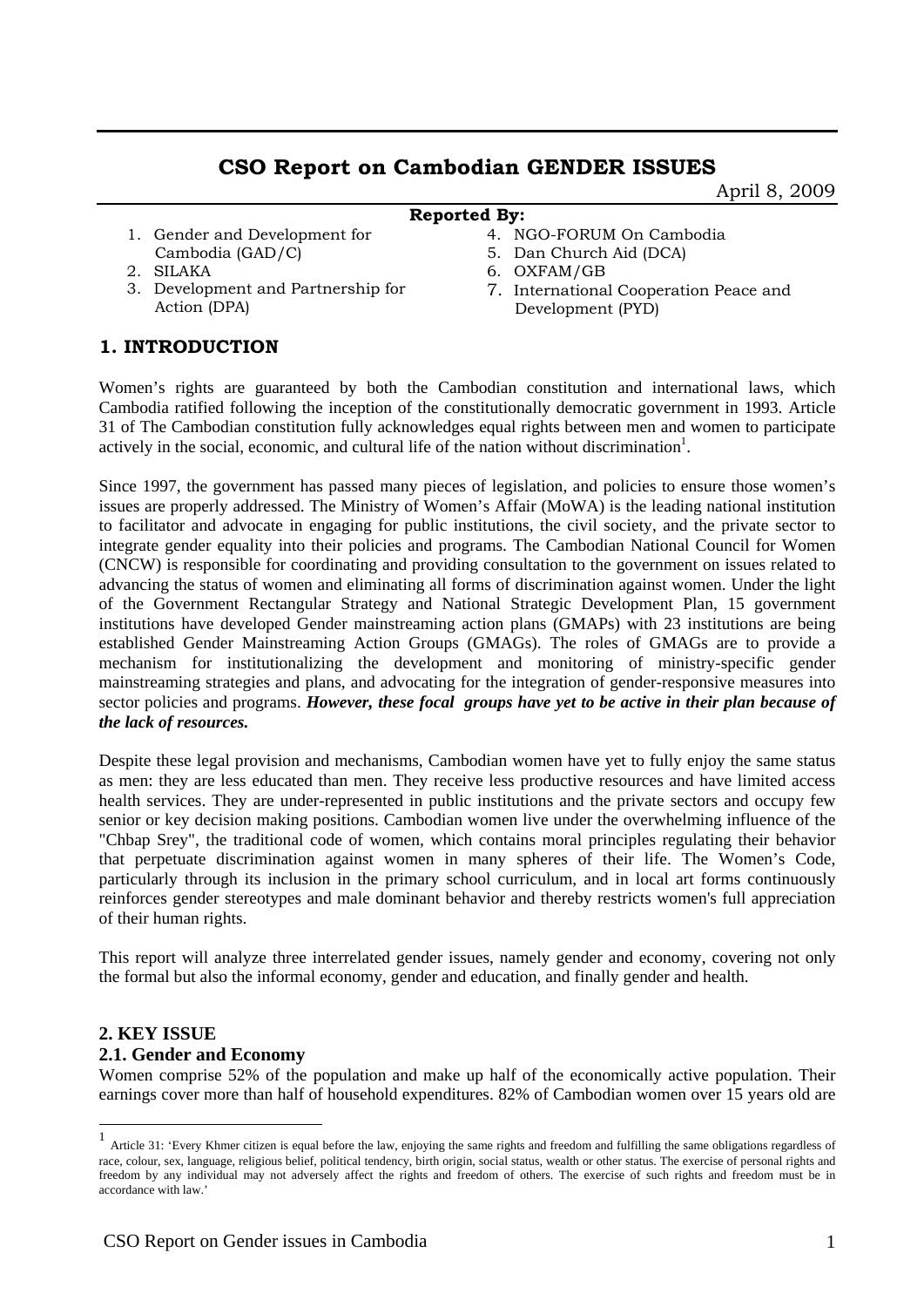in the workforce (UNIFEM et al, 2004:36-37) and 72% of girls in the age group 15-19 are working (MoP, 2005:5). The income disparity between women and men remains high. Among workers with no schooling, aged 15-19, wages are 75% higher for men than for women (ibid:46). Migration inside and between countries has been increasing because of chronic poverty, landlessness, and natural disasters.

#### **Women in Informal Employment**

Women share 80% of the workforce, and 83% of women workers compared to 76% of male workers are self-employed or unpaid family workers in the informal sector. If we closely look into these two categories of employment, women take a huge proportion of unpaid family workers, accounting for 60%, compared to 30% of men, whereas in self-employed works, men are involved at 53%, compared to 30% of women2. According to 2007 IOM report3 indicated that girls were found working as child domestic workers (CDWs) for 89% of the total domestic workers. Their working conditions were found to be very harsh, as they worked for an average of 13.5 hour per day. Only 64% of CDWs are paid for the work that they do every day. 16% of CDWs reported that they had been 'punished' by their employers, and were sexually abused by their male owners. A substantial number (31%) of CDWs also reported that they never receive their salaries, as they are directly paid to their relatives, most frequently their mother. These informal workers are not entitled to neither legal nor social protection under the current labor legislation, exposing them to unmonitored exploitations.

Women provide 51% of the primary workforce in subsistence agriculture and 57% in market-oriented agriculture. The vast majority of women farmers is illiterate or has less than a primary school education and they are disproportionately; therefore they are precluded from a variety of opportunities such as access to education, training, land ownership, and so on. Of less than 1 percent of all farmers received agricultural extension services; only 10% of these are women. Information tends to target the literate population yet 36% of women (and 15% of men) are illiterate (CIPS).

Moreover, only 34% of female-headed households own half a hectare of agricultural land, compared to 18% of male-headed households4. Furthermore, almost one third of households headed by men own more than 2 hectares of land compared to only 17% of households headed by women5. This shows that although RGC has made efforts to integrate gender perspective into legislations and policies pertaining to land reform, still there remain concerns on the implementations of those policies. Ambiguity on the procedure, capacity of the implementing government staff, and of the fees to have land titling create many obstacles for women's rights over land tenure, especially for those households who are run by women6.

### **Migration**

With the high incidence of poverty, landlessness and limited employment outside agriculture in rural areas, many women migrate to urban areas in search of jobs. Given the low level of education and skills, employment in garment factories is a notable source of employment for rural women, given that 85% of all garment factory workers are women from rural villages7. However, factory management dominated by men and even union leaders are mostly men. Health and safety conditions in the workplace are constantly reported as not meeting basic standards; their earnings are saved and remitted to their family at the expense of their own food, shelter and health care needs8. Consequently, the level of vulnerability of females who migrate to urban areas, especially to Phnom Penh, is high and on increase. Recent global economic crisis has taken it tool on the garment industry, with about 70 factories have shut their doors since the economic crisis started to hit Cambodia last August, and more that 51,000 workers have lost their jobs or seen their

1

<sup>2</sup> National Institute of Statistic 2005

<sup>3</sup> IOM Report 2007: *Out of Sight, Out of Mind*

 $^4$  CDRI Survey

Cambodia land titling rural baseline survey report. "Cambodia Development Resource Institute, December 2007.<br>
<sup>6</sup> HEINRICH BOLL STIFTUNG Cambodia & GAD/C: Women's Perspectives: A Case Study of Systematic Land Registration

<sup>7</sup> National committee for population and development (2008) *Gender and a right-based approach to labour migration in* 

*Cambodia: A background paper*. 8 *A Fair Share for Women*. MoWA 2008.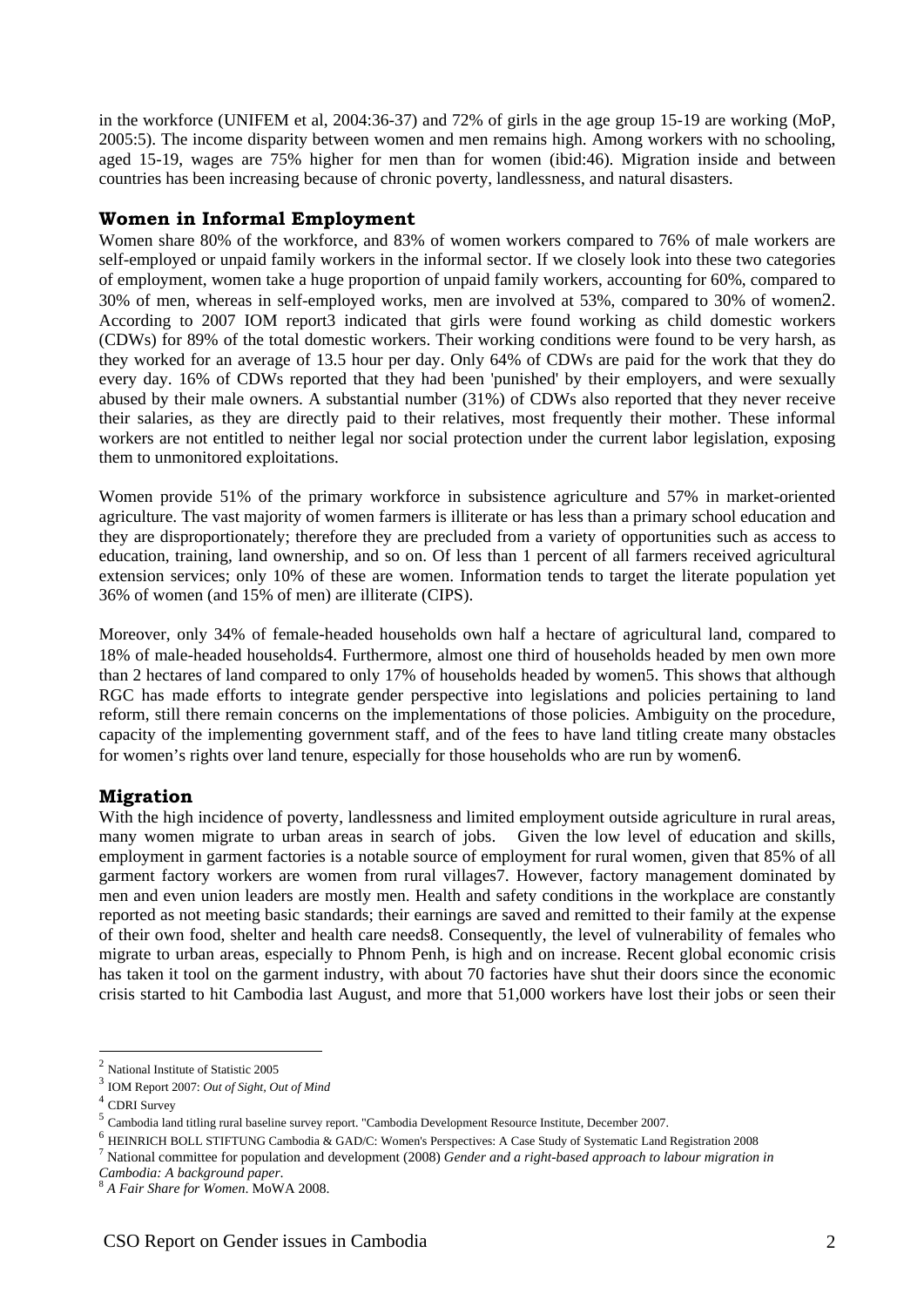contracts suspended, said industry officials(Phnom Penh Post 16 March 2009). More than 9,000 Cambodians have been registered and sent to work abroad. Of this figure, 5,309 are women9.

While this trend is increasing, the Government has adopted a policy of facilitating migration for employment in Thailand, Malaysia and Republic of Korea. The protection of migrant workers, many of whom are women, has been championed by women's civil society organizations, which have used CEDAW to demand Government to provide greater protection10. The Ministry of Women Affairs responded to CEDAW recommendations by initiating a database to monitor the migration flow. The Ministry of Labor and Vocational Training was created in 2004 to regulate the labor market and provide skilled workers. This ministry has adopted a strategic plan to facilitate legal migration overseas, but protection measures for migrant workers have yet to take shape. *Furthermore, there is a need for a systematic reporting mechanism to monitor the situation of women working abroad and an affirmative action program to ensure that women have equal access to employment opportunities*.

## **Women in Public Sector Employment**

 Men represent 77% and women only 23% of total public sector employment, and there are even fewer in senior positions. There has actually been a decline in female ministers from 8% in 2003 to 7.6% and 6% in 2005 and 2007, respectively. At the same time, there has been a significant increase in the percentage of female secretaries of state from 6% in 2003 to 16% in 2007 and under-secretaries of state from 5% in 2003 to 30% in 2007, and female deputy governor from 0% in 2003 to 11% in 2008. So far there has not been a female provincial/city governor, and fewer than 25% of management positions in provincial and district offices are occupied by women. In the civil service, the number of women is also low. In 14 ministries, women comprise only about 20% of civil servants. In the judicial branch, female judges account for only 8.5% and only 2.7% of prosecutors and prosecutor-generals are women. On the other hand, there are more women who serve as lawyers, accounting for 17.8%. There has also been a remarkable increase in women representatives directly elected to institutions such as the National Assembly and Commune (Sangkat) Councils. Women's representation in the councils increased from 8% in 2002 to 14.6% in 2007 and their representation in the National Assembly increased from19% in 2003 and 22% in 2007.

The low level of female representation in politics can be attributed to several interrelated causes but mainly is *on the nature of male patronage system of the Cambodian politics-as all political gates are kept by men.* 

### **Wage Disparity**

The Cambodian Constitution fully guarantees equality in employment between women and men11 and discrimination against women is explicitly forbidden12. Cambodia is also a signatory to convention No. 100, concerning Equal Remuneration for Men and Women Workers for Work of Equal Value13. Article 104 of the Labor Law, states that "The wage must be at least equal to the guaranteed minimum wage, that is, it must ensure every worker of a decent standard of living compatible with human dignity." The Cambodian government fails to fulfill this right. The income disparity between women and men remains high. Among workers with no schooling, aged 15-29, wages are 75% higher for men than for women14. It *is estimated that on average women are paid 30% less than men for commensurate work.* 

In the formal economy, the disparity of wages is even greater, since men dominate higher paying jobs and managerial positions. So far, no specific policy, no adequate measure and no affirmative actions have been taken to reduce this gap. There has been no complaint to challenge gender-based discrimination in income disparities, and no mechanism exists for a woman to challenge such discrimination. *Currently, there is no* 

<u>.</u>

<sup>&</sup>lt;sup>9</sup> Statistics from the MoLVT 2006

<sup>10</sup> Accountability Needed, 2008 report by Thida Khus, SILAKA

<sup>&</sup>lt;sup>11</sup> Art. 36 of the Constitution states *' Khmer citizens of either sex shall enjoy the right to choose any employment according their ability and to the needs of the society. Khmer citizens of either sex shall receive equ* 

<sup>&</sup>lt;sup>12</sup> Art. 45 of the Constitution states 'All forms of discrimination against women shall be abolished.' Art 12 of the Labor Law also prohibits any discrimination based on sex.

<sup>&</sup>lt;sup>13</sup> *Convention No. 100* was ratified by Preah Reach Kram No. NS/RKM/0799/02, 23 June 1999. <sup>14</sup> *Ibid.*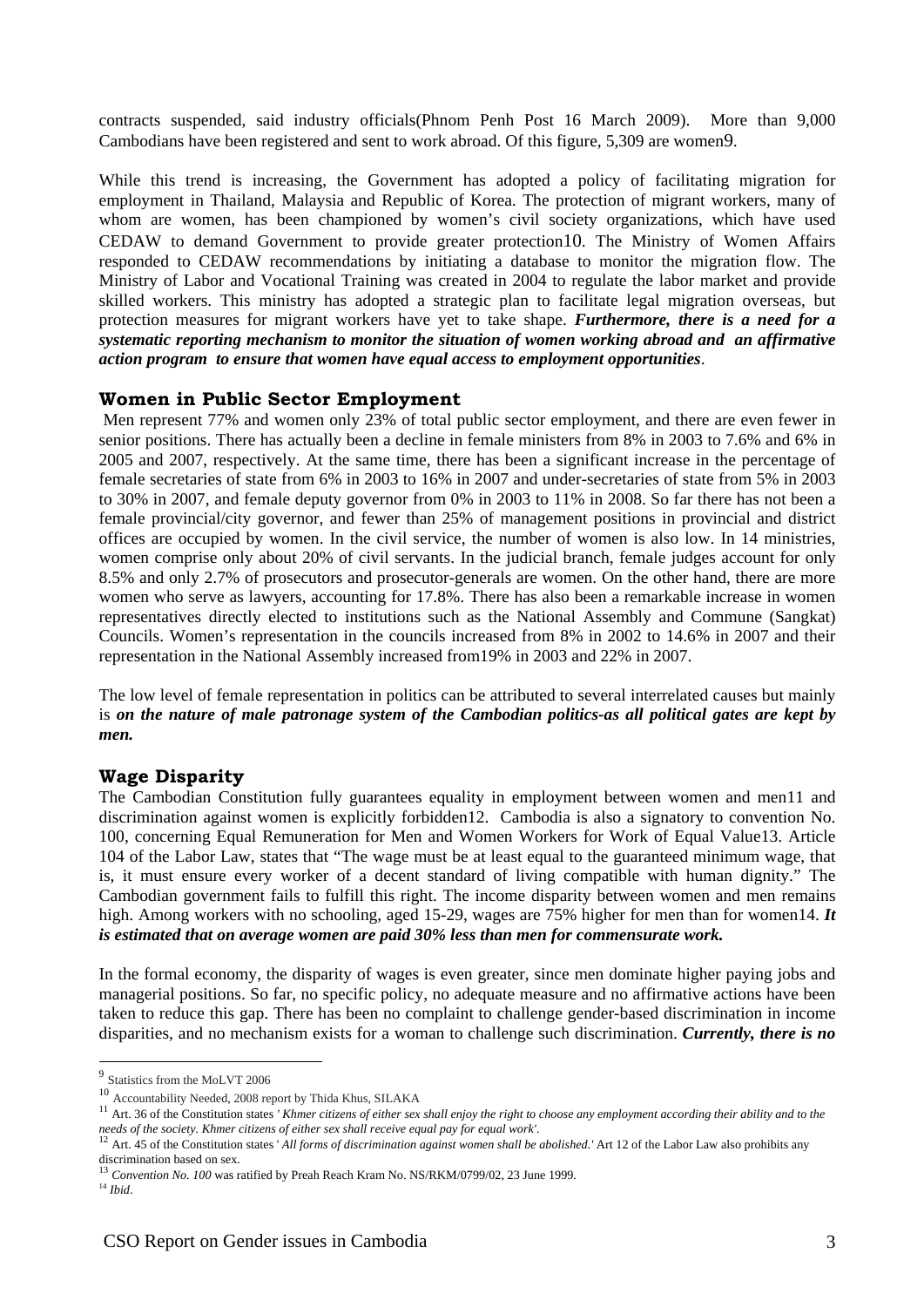*specific policy or law to ensure equal opportunity to promotion, job security and other benefits for women.*

# **2.2. Gender and Education**

Human resources development must be a central concern for the Royal Government of Cambodia. Although the situation has improved in the last decades, education enrollment and attainment in Cambodia remains low by regional standards. Female adult literacy, at 64%, is significantly lower than that of males, 84%15. In 2003, Oxfam GB claimed that only 22% of Cambodian women could read a newspaper or write a simple letter16. Nearly a quarter of young women 15-24 are illiterate, 40% are women and over 20% of men in the 25-44 years age group. Moreover, CSES 2004 indicated that only 0.30% of male and 0.16% of female are currently enrolled in vocational training, whereas very little of both sexes attended literacy programs.

The adaptation of the Gender Mainstreaming Strategic Plan in Education 2006-2010 and the establishment of the Gender Working Group by the Ministry of Education, Youth and Sport resulted in relative success, especially in primary education. In recent years, the female share of school enrollment has increased at each level of education. At the primary school level, girls comprised 47% of total enrollment in 2007. At the lower secondary school level, girls' share of total enrollment declined slightly to 46%. At upper secondary school level, the rate fell to 40%. In high education, only 35% of students are women. Gender disparity in education is even wider in science and technology. Female student enrollment in science and technology was 17.5%, 31.6%, 35.77% in 2002, 2003 and 2004 as against male student enrollment which was 82.5 %, 68.4% and 64.23% respectively17.

The high rate of female drop-outs in primary education limits the pool of female candidates to enter the higher education, making gender disparity even wider at higher education. The study has indicated that there are three main causes behind girls dropping out of school. First the girl's labor is needed at home, especially to help care for younger siblings and to do household labor. A second reason is that if a family is just too poor to educate all of their children, they choose to educate their sons. 45% of Cambodian women think it is better to educate a son than a daughter18.

Another reason is the lack of schools that are near the villages, especially at higher levels of education19. Added to this, the quality of educational services such as school facilities affects the enrollment and dropout rates, especially for female adult: 25% of primary schools do not have separate toilet facilities for boys and girls and with 36.6% of female primary students being 12 or older; this presents understandable problems of privacy for them20.

## **2.3 Gender and Health**

Although some health indicators have improved since 2000, the health status of Cambodians remains far below that of their more prosperous neighbors in the region. This report will highlight two women's health issues, namely maternal and child health and HIV/AIDS.

Cambodia is among the highest in maternal mortality and mortality of infant under the age of five in the region. Although contact with professional health care services during pregnancy and childbirth increased in the period 2000-2005, there was no significant decrease in the maternal mortality rate. The maternal mortality rate actually increased from 432/10,000 in 2000 to 472/10000 live birth in 2005, while the infant mortality rate was 65/1000 live births and the rate was 83/1000 live births of infants under the age of five (CDHS 2005). This burden are placed upon mainly for rural women living in remote areas. Only 68

1

<sup>&</sup>lt;sup>15</sup> World Development Indicator.

<sup>&</sup>lt;sup>16</sup> *The situation of women in Cambodia* (LICADHO 2002).<sup>17</sup> *The situation of Women in Cambodia* (LICADHO 2004).

<sup>18</sup> *A Fair Share for Women,* Ministry of Women's Affairs, April 2008

<sup>&</sup>lt;sup>19</sup> Judy Ledgerwood, Women in Cambodia Society. Online: <http://www.seasite.niu.edu/khmer/ledgerwood/women.htm> (accessed on 23-07-2008).

<sup>20</sup> *A Fair Share for Women,* Ministry of Women's Affairs, April 2008